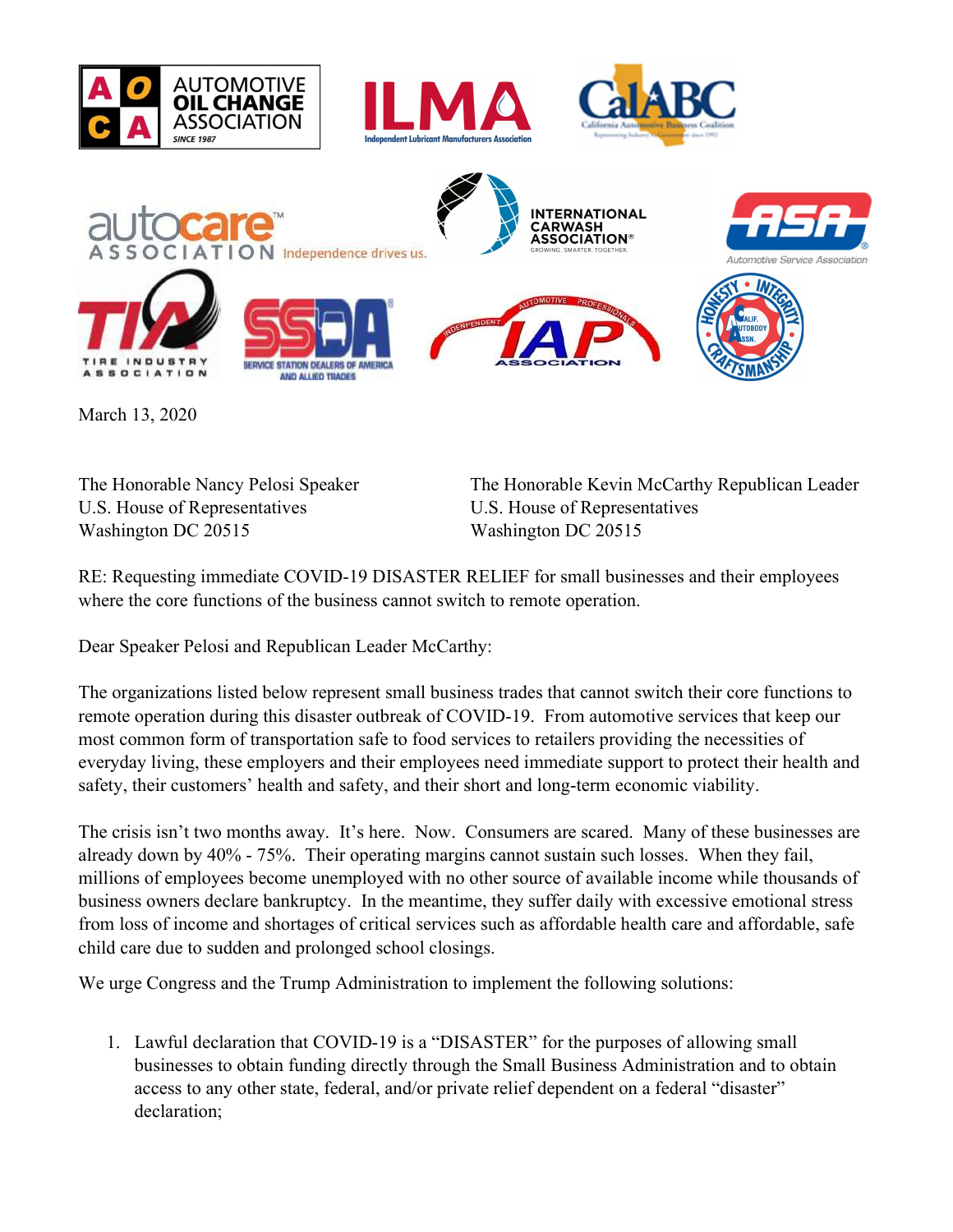RE: Request for immediate COVID-19 DISASTER RELIEF for small businesses and their employees where the core functions of the business cannot switch to remote operation. March 13, 2020 Page 2 of 3

- 2. Allow 100% deduction of business losses for non-remote-function-capable small businesses (NRFCSB) for the 2020 tax year applicable to all business formation types (e.g., S Corporations, Sole Proprietors, Partnerships, etc.). A NRFCSB is defined as a small business according to Small Business Administration standards that requires onsite employee activity and consumer interaction in order to engage in its core functions;
- 3. Allow NRFCSB employees to qualify for Federal-State Unemployment Insurance Program benefits including payroll assistance for reduced hours and without impacting the employer's insurance rate;
- 4. Provide a federal Child Care Subsidy for NRFCSB employers and employees.
- 5. Provide Mortgage Assistance plans for NRFCSB employers and employees.
- 6. Provide federal assistance for health care costs and/or a mandate to private health insurers that they must cover for free or at most the actual cost of necessary health care related to the COVID-19 pandemic; and
- 7. Include Tax-Exempt Entities in temporary aid to address the harm they're experiencing from event cancellations and reduced meeting attendance as a result of COVID-19. Specifically, we urge you to include associations, nonprofits and other tax-exempt organizations within any federal aid packages or supplemental appropriations measures.

We thank you in advance for supporting the true small business backbone of our country. If you need additional information from us to further disaster relief efforts, please let us know. We're looking forward to working with you to ensure America's speedy recovery.

Sincerely,

Kristy Babb Executive Director Automotive Oil Change Association 1800 J Street Sacramento, CA 95811 (800) 230-0702

Aaron Lowe Senior VP, Regulatory & Government Affairs Auto Care Association 7101 Wisconsin Ave., Suite 1300 Bethesda, MD 20814 (240) 333-1021 Eric Wulf Roy Littlefield

Holly Alfano Chief Executive Officer Independent Lubricant Manufacturers Association 675 N. Washington Street, Suite 275 Alexandria, VA 22314 (571) 206-8803

Johan M Gallo Executive Director California Automotive Business Coalition 2200 L Street Sacramento, CA 95816 (949) 433-4513